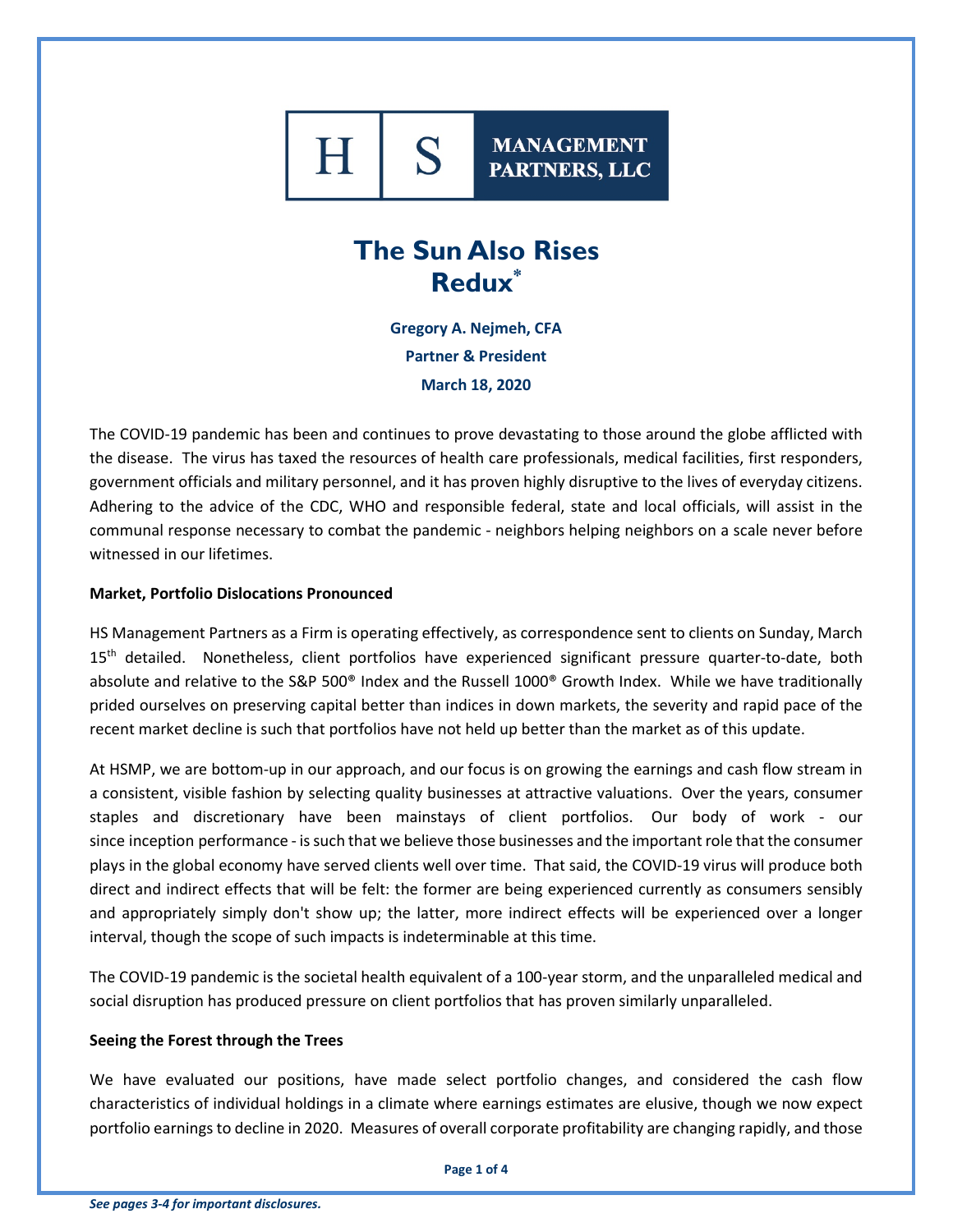declines are expected to be material. The free cash flow attributes we prize are now manifest in a portfolio dividend yield approaching 3%, a measure of resiliency that compares favorably with 10-year Treasuries (currently yielding just over 1% - see "Greed to Fear...Chaos "Yields" to Quality" distributed on 3/6/20.)

We have attempted to maintain an even keel, recognizing that we believe meaningful near-term earnings deterioration will eventually shift to the realization that long-term earnings and cash flow prospects of our portfolio holdings in many cases remain broadly intact.

Our active management approach has persisted as we have sought to capitalize on weakness in certain stocks (existing positions as well as new names) that have been pressured but which we believe will recover well fundamentally. Our valuation measures have become more attractive as we've deployed capital from higher P/E names and ones that have held up well – therefore appearing less attractive from a valuation perspective – to help fund purchases. Valuation metrics have become much more compelling when we consider the longerterm value that we believe exists and is associated with the durability and duration of the franchises we own on clients' behalf. We think that ultimately, and when the current unsettled phase passes, long-term prospects should become more widely appreciated and rewarded.

Having experienced any number of unpleasant market events over the course of our careers - October 1987, the Dot-Com Bubble, 9/11, the Great Recession - we realize that "The Sun Also Rises." We know the greatness of America and the resilient nature of our people will once again be demonstrated. We very much appreciate the trust and confidence clients have shown in us and will share our quarterly update in mid-April.

On behalf of all members of HS Management Partners team, safe wishes to you and your families.

\*Redux is a reference to a Thought Piece that we issued by the same name in the midst of the Financial Crisis dated 9/18/2008. For any clients interested in receiving a copy, please let us know and we would be happy to send it to you.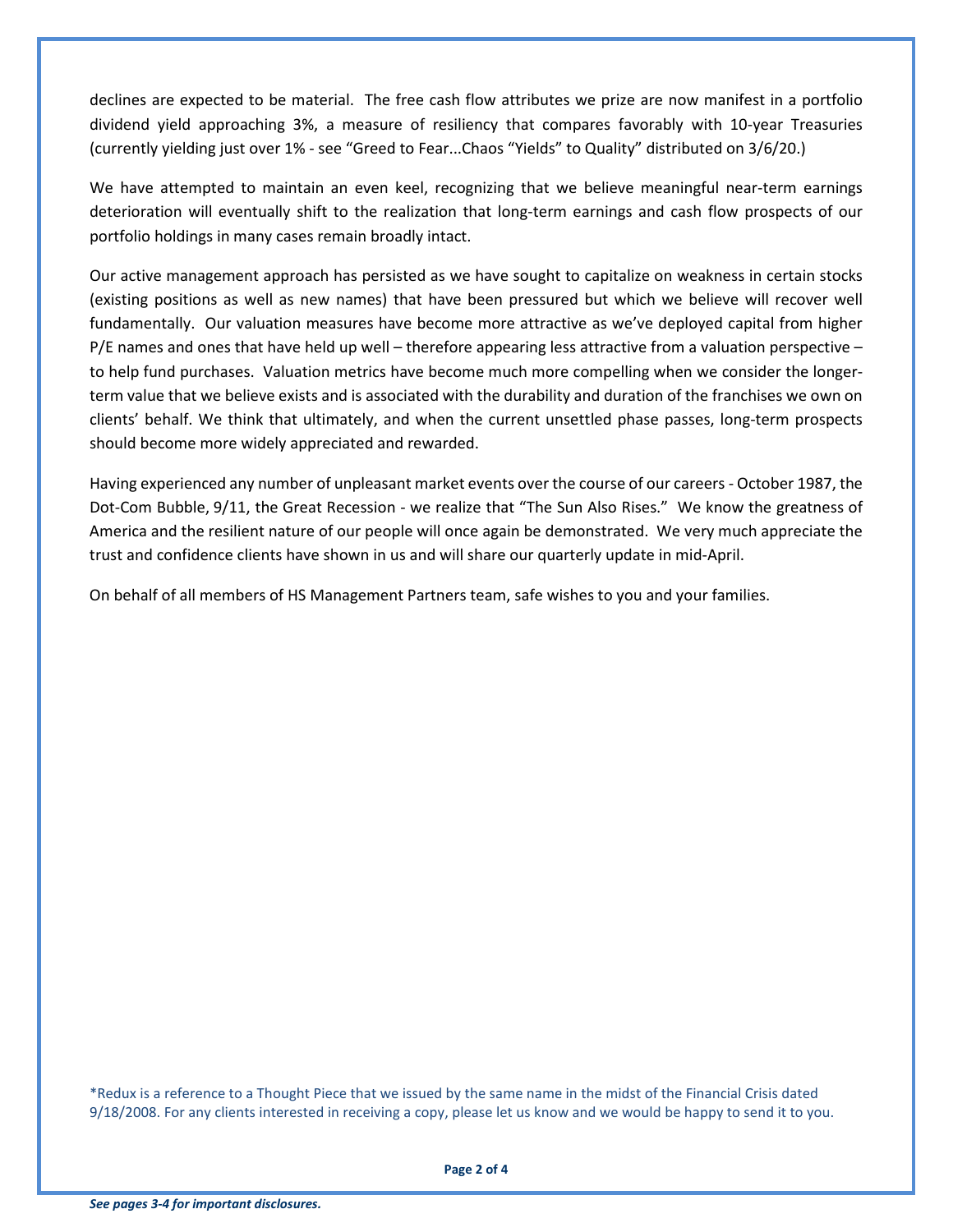#### **GIPS Disclosure HS Management Partners, LLC Concentrated Quality Growth Composite Annual Disclosure Presentation**

|             | <b>Firm</b>                 | <b>Composite</b>                     |                                     | <b>Performance Results</b> |            |                      |                        |                                | <b>3-Year Annualized Std Deviation</b> |                      |                        |
|-------------|-----------------------------|--------------------------------------|-------------------------------------|----------------------------|------------|----------------------|------------------------|--------------------------------|----------------------------------------|----------------------|------------------------|
| Year<br>End | <b>Assets</b><br>(millions) | <b>Assets</b><br>(USD)<br>(millions) | <b>Number of</b><br><b>Accounts</b> | Composite                  |            |                      | <b>Russell</b>         | Composite                      | Composite                              |                      | <b>Russell</b>         |
|             |                             |                                      |                                     | <b>Gross</b>               | <b>Net</b> | S&P 500 <sup>°</sup> | $1000^\circ$<br>Growth | <b>Dispersion</b><br>(Std Dev) | <b>Gross</b>                           | S&P 500 <sup>®</sup> | $1000^\circ$<br>Growth |
| 2019        | 3,566                       | 3,478                                | 280                                 | 38.12%                     | 37.13%     | 31.49%               | 36.39%                 | 1.13                           | 11.29                                  | 11.93                | 13.07                  |
| $40 - 19$   | 3,566                       | 3,478                                | 280                                 | 6.84%                      | 6.63%      | 9.07%                | 10.62%                 | .07                            | 11.29                                  | 11.93                | 13.07                  |
| $3Q-19$     | 3,377                       | 3,260                                | 263                                 | 5.24%                      | 5.05%      | 1.70%                | 1.49%                  | .49                            | 11.36                                  | 12.01                | 13.11                  |
| $2Q-19$     | 3,266                       | 3,197                                | 254                                 | 8.57%                      | 8.38%      | 4.30%                | 4.64%                  | .12                            | 11.38                                  | 12.02                | 13.21                  |
| $10 - 19$   | 3,234                       | 3,173                                | 257                                 | 13.15%                     | 12.95%     | 13.65%               | 16,10%                 | .27                            | 10.23                                  | 10.58                | 12.02                  |
| 2018        | 3,145                       | 2,967                                | 259                                 | $-4.42%$                   | $-5.07%$   | $-4.38%$             | $-1.51%$               | .28                            | 10.04                                  | 10.80                | 12.12                  |
| 2017        | 4,028                       | 3,840                                | 236                                 | 33.87%                     | 33.06%     | 21.83%               | 30.21%                 | .46                            | 9.61                                   | 9.92                 | 10.54                  |
| 2016        | 3,446                       | 3.269                                | 199                                 | 6.92%                      | 6.25%      | 11.96%               | 7.08%                  | .10                            | 10.72                                  | 10.59                | 11.15                  |
| 2015        | 3.143                       | 3.014                                | 176                                 | 3.94%                      | 3.32%      | 1.38%                | 5.67%                  | .81                            | 11.03                                  | 10.48                | 10.70                  |
| 2014        | 3,295                       | 3,193                                | 148                                 | 13.06%                     | 12.39%     | 13.69%               | 13.05%                 | .26                            | 9.85                                   | 8.98                 | 9.59                   |
| 2013        | 2,392                       | 2,298                                | 136                                 | 31.76%                     | 31.04%     | 32.39%               | 33.48%                 | .09                            | 12.26                                  | 11.94                | 12.18                  |
| 2012        | 1,622                       | 1.616                                | 94                                  | 28.86%                     | 28.16%     | 16.00%               | 15.26%                 | .15                            | 13.82                                  | 15.09                | 15.66                  |
| 2011        | 884                         | 880                                  | 72                                  | 5.55%                      | 5.00%      | 2.11%                | 2.64%                  | .11                            | 15.81                                  | 18.70                | 17.76                  |
| 2010        | 531                         | 528                                  | 46                                  | 17.13%                     | 16,44%     | 15.06%               | 16.71%                 | .28                            | 19.54                                  | 21.85                | 22.11                  |
| 2009        | 292                         | 290                                  | 32                                  | 35.91%                     | 35.06%     | 26.46%               | 37.21%                 | .33                            |                                        |                      |                        |
| $2008**$    | 172                         | 152                                  | 27                                  | (34.49%)                   | (34.80%)   | (37.00%              | (38.44%)               | N.A.                           |                                        |                      |                        |
| 2007*       |                             | 6                                    | 5 or fewer                          | 16.84%                     | 16.08%     | 4.83%                | 10.51%                 | N.A.                           |                                        |                      |                        |

\* Performance shown for 2007 is from April 1, 2007 through December 31, 2007.

\*\* HS Management Partners, LLC charges its fees quarterly in arrears and therefore no significant fees were charged to client accounts in the first quarter of 2008. Had a modeled fee of 0.90% per annum been applied, the net of fee return for the first quarter of 2008 would be (10.82%).

N.A. - Information is not statistically meaningful due to an insufficient number of portfolios (5 or fewer) in the Composite for the entire year.

The HS Management Partners Concentrated Quality Growth Composite includes all fully discretionary, actively managed, fee paying accounts which employ our style of investing in 20-25 quality growth businesses. These accounts must have a market value exceeding \$500,000 at the time of initial inclusion in the Composite and have a market value exceeding \$300,000 to maintain inclusion.

Accounts that have contributions/withdrawals of greater than 10% of their market value (at the time of the cash flow) shall be excluded from Composite membership. Accounts that are not actively managed according to the intended strategy are excluded at the end of the last full day in which they last met the inclusion criteria. Accounts are reinstated into the Composite on the first day after the account again meets our inclusion criteria. Prior to April 1, 2009, our inclusion and exclusion criteria were applied on a monthly basis, rather than daily. Additional information regarding the treatment of significant cash flows is available upon request. Also available upon request are policies for valuing portfolios, calculating performance, and preparing compliant presentations.

For benchmark purposes, the Composite is compared to the S&P 500® and Russell 1000® Growth indices, however, the Composite may contain securities not represented in either or both indices. The HS Management Partners Concentrated Quality Growth Composite was created January 1, 2008. Prior to January 1, 2008 the accounts in the Composite were non-fee paying individual accounts managed by Harry Segalas in accordance with HS Management Partners' investment policies, becoming HS Management Partners accounts in December 2007. Prior to July 1, 2011, the HS Management Partners Concentrated Quality Growth Composite was known as the HS Management Partners Concentrated Growth Composite.

The Composite Dispersion presented is an asset-weighted standard deviation calculated using gross performance results for accounts included within the Composite for the entire period.

HS Management Partners, LLC claims compliance with the Global Investment Performance Standards (GIPS®) and has prepared and presented this report in compliance with the GIPS® standards. HS Management Partners, LLC has been independently verified for the period January 1, 2008 through December 31, 2019. Verification assesses whether (1) the Firm has complied with all the composite construction requirements of the GIPS® standards on a firm-wide basis and (2) the Firm's policies and procedures are designed to calculate and present performance in compliance with the GIPS® standards. The Concentrated Quality Growth Composite has been examined for the period January 1, 2008 through December 31, 2019. The verification and performance examination reports are available upon request.

The performance track record from April 1, 2007 through December 31, 2007 has been examined by Ashland Partners & Company, LLP and is compliant with the portability requirements of the GIPS® standards. A copy of the verification report is available upon request.

HS Management Partners, LLC is an independent SEC registered investment advisor (SEC registration does not imply a certain level of skill or training). The Firm maintains a complete list and description of composites, which is available upon request. Results are based on fully discretionary accounts under management, including those accounts no longer with the Firm. Past performance is not indicative of future results.

The U.S. Dollar is the currency used to express performance. When international ordinary shares or ADRs are held in portfolios in the Composite, performance is shown net of foreign withholding taxes. Returns are presented gross and net of management fees and include the reinvestment of all income. Net of fee performance was calculated using actual management fees. Prior to January 1, 2008, a representative fee of 0.90% annually was applied to the individual accounts in the Composite managed by Harry Segalas. Additional information regarding the policies for calculating and reporting returns is available upon request. Policies governing compliance with the GIPS® Standards were followed in establishing HS Management Partners' performance record and the accounts to be included therein. In that regard, certain individual accounts managed by Harry Segalas were excluded from the Composite because of material differences in the management style of those accounts and HS Management Partners' investment policies. The GIPS® standards were applied retroactively for the purposes of computing 2007 performance, and are being applied prospectively in a consistent manner.

Investment advisory fees are charged as a percentage of on an account's assets under management. The annual fee schedule for accounts that are at least \$10 million under management is as follows: 0.90% on first \$25 million, 0.70% on next \$25 million and 0.50% on the balance. Accounts below \$10 million pay the greater of 1% or \$10,000. Actual investment advisory fees may deviate from the above fee schedule at the Firm's sole discretion. Please refer to our Form ADV for more information related to our fees.

Page 3 of 4